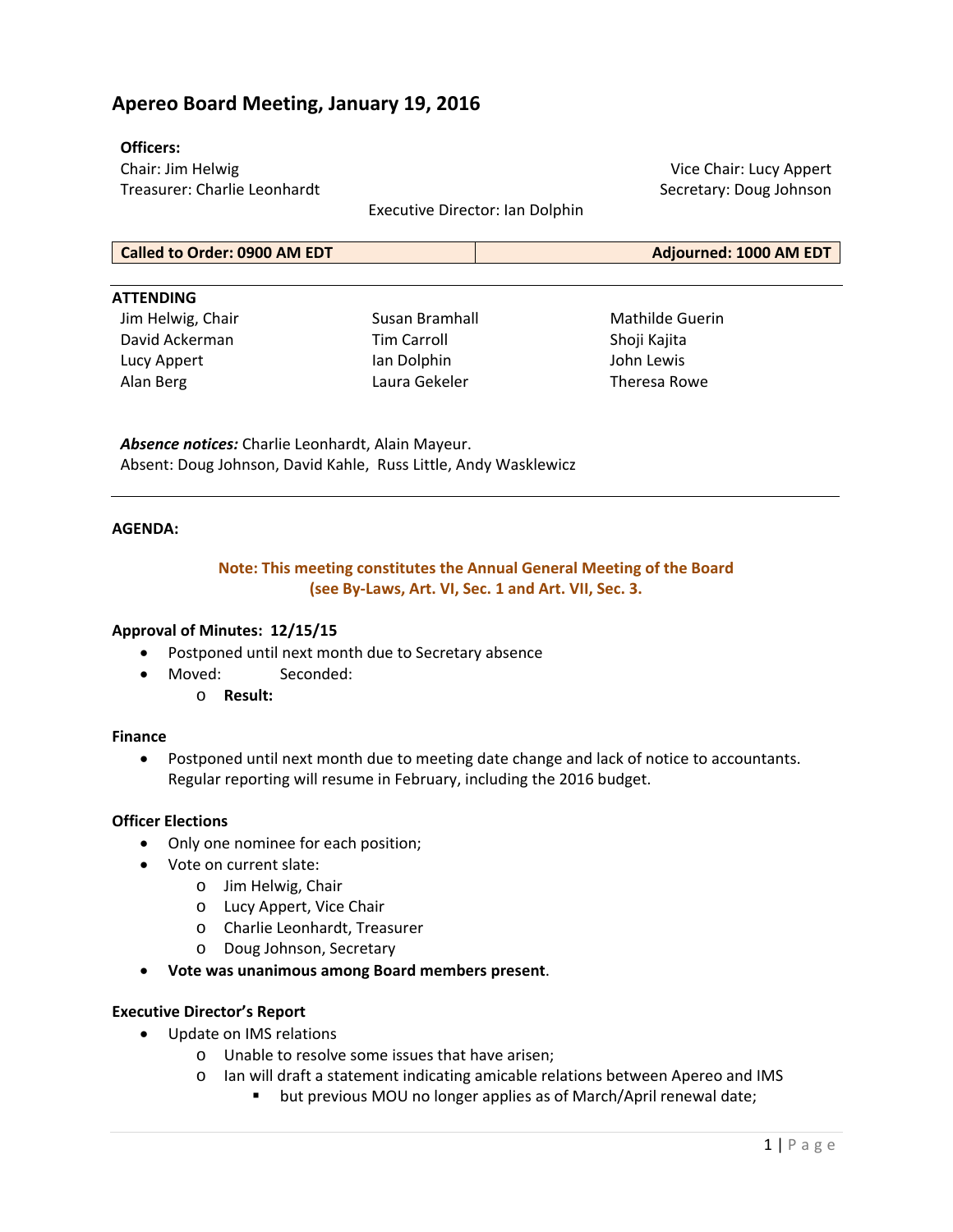- **EXP** Apereo Software Communities will be encouraged to subscribe to IMS as they grow community‐specific budgets to make this possible.
- The Incubation Working Group has not held a full call since November.
	- o Some slippage is to be expected around December and January;
	- o Ian and the Chair of the group are arranging a special call to deal with urgent business and review practice;
	- o Encouraging the participation of additional mentors, and providing training opportunities, will be on the agenda of that call.
- Trademark work is progressing in a satisfactory manner.
	- o Open Apereo, Apereo, Bedework, CAS, Karuta and Sakai are all working through initial or re‐registration as trade and service marks. The following should be noted:
		- The owner of a similar mark to CAS has not yet renewed it if this occurs, it may slow the process.
		- SSP is still regarded by the USPTO as "too generic" in nature. We are proceeding to register SSP on the supplemental register (which offers \*some\*, but less protection than full registration), and
		- **Pursuing a renaming strategy as part of more appropriate naming for the** components of our emerging analytics platform.
- The K12 Federation Gates funded project is making steady progress to elaborate the development of a community serving their sector.
	- o They meet in Las Vegas 24th‐26th January.
	- o Tim Carroll and Ian will attend
- The Teaching with Sakai Innovation Awards have been renamed Apereo Teaching and Learning Awards (ATLAS).
	- o Our new web developers, Spherical Cow, have reworked the submission web site, including the rebranding.
	- o Please watch for further announcements and amplify them by passing to lists you participate in, posting to social media, etc.
- \*Unity and Incommon
	- o It was requested that any Board members from InCommon institutions consider sponsoring \*Unity's application
- Upcoming Events
	- o The Ja‐Sakai Conference takes place in Tokyo on March 1st. Neal Caidin is keynoting.
	- o Jisc Digital Festival is 2nd / 3rd March, Birmingham, UK. ID speaking in plenary session ‐ focus on Learning analytics.
	- o The South Africa Apereo event takes place on 9th / 10th March in Pretoria. ID and Chuck Severance keynoting.
		- **Unisa, Pretoria, Republic of South Africa.**
	- o The SoLAR Learning Analytics and Knowledge Conference (LAK) takes place in Edinburgh on April 25‐29th.
		- Hackathon jointly organised by SoLAR, Jisc and Apereo.
	- o Open Summit/Open Apereo 2016: NYU, 23rd‐25th May
		- **Planning is proceeding: Call for Proposals issued;**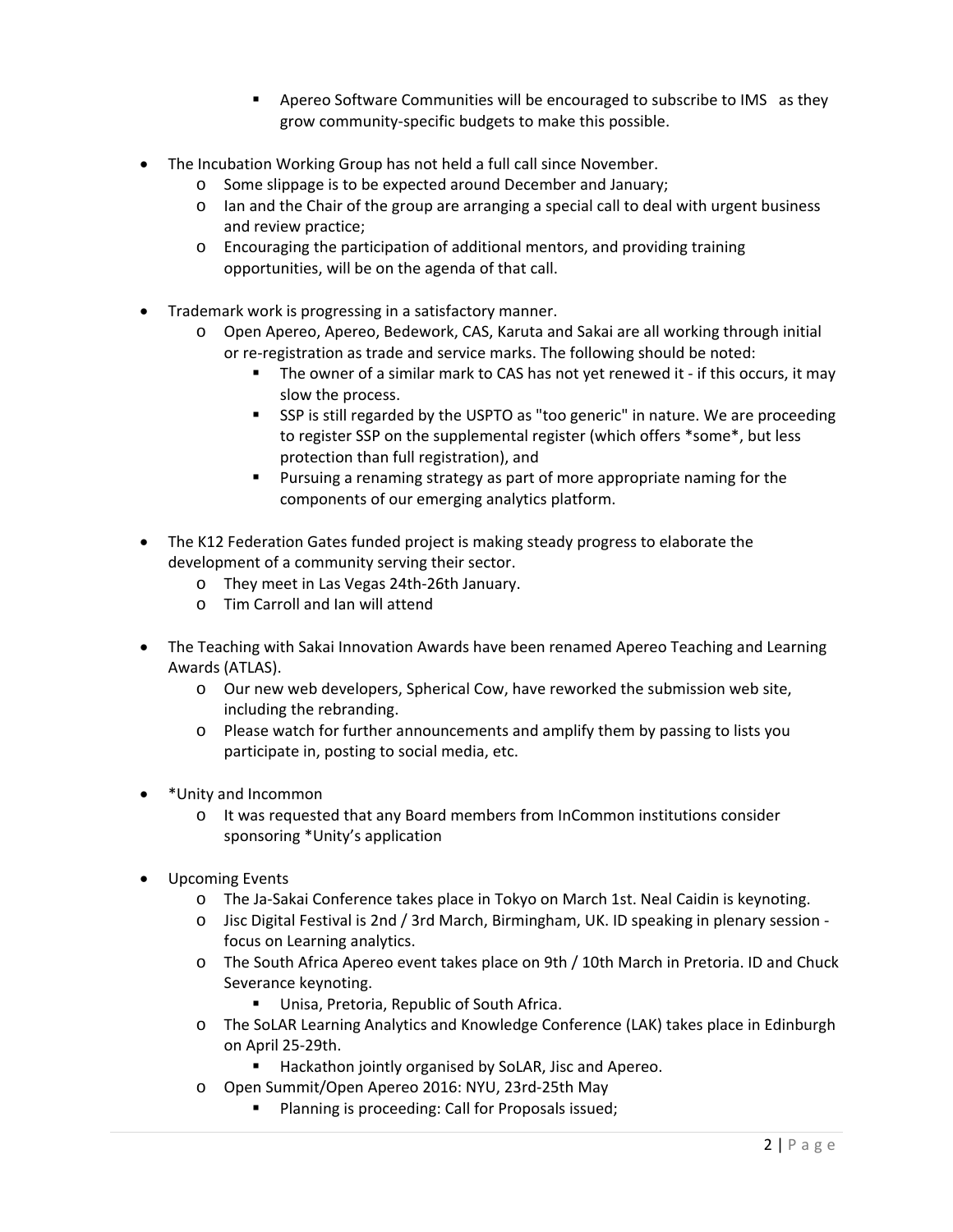- Title/theme, "Open Apereo 2016 100% Open for Education" selected by the Planning Committee.
- Red Hat have agreed to sponsor and support the Open Summit.
- **EXEC** Calls for further support have been issue.
- Public drive for further support and participation in planning will take off by the end of this week
- o **More events** are listed at https://www.apereo.org/events
- Newsletter: The next newsletter will be coming out shortly.
	- o Lucy requested board members consider contributing longer pieces on real life applications of open source or shorter blog-like pieces.

### **Call for Topics for Next Meeting**

- Topics for extended discussion at Board calls. Analytics work? Other Software communities? Other suggestions?
- There was a general discussion on promoting awareness between projects and board members.
	- Suggestions were made for projects to give a brief, focused presentation followed by a Q&A with the board. Materials could be distributed ahead of time to maximize the impact of the brief presentation.
	- Opportunities would be given to all Apereo projects in an orderly fashion.
	- Care would be taken to ensure projects viewed this as a dialog with the board, not an attempt by the board to exert undue influence on the project.
	- The suggestion was made to try one presentation at the March board meeting after which an determination would be made as to incorporate these into the regular board meetings or have a special, quarterly call dedicated to project updates.
	- Alan volunteered to draft a presentation template.

### **2016 initiatives**

- A short discussion on possible 2016 initiatives suggested focus on:
	- an organizational health dashboard, and;
	- a membership drive with supporting materials.
	- We will resume the initiatives conversation at the February meeting.

### **Adjournment:**

- Meeting adjourned at 10:00 AM (EDT)
- **Approved by consensus**, *nem con*.